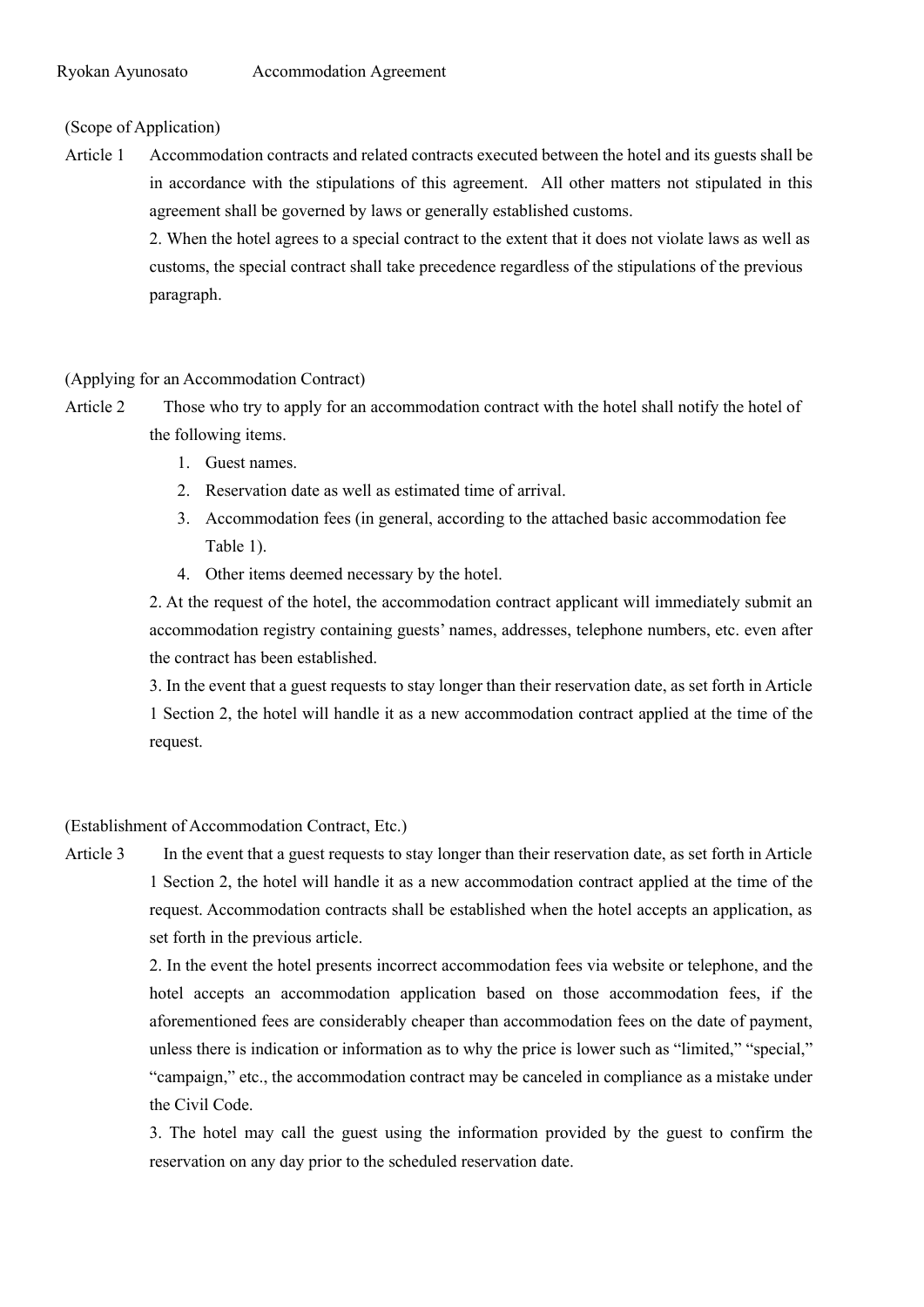4. In accordance with the provisions of Article 1, when an accommodation contract is established, guests may pay the application fee set by the hotel, limited to the basic accommodation fee, by the designated date.

5. The application fee will first be allocated to the accommodation fee that should be paid by the guest, and in the event that the provisions of Articles 6 and 18 apply, the application fee will be allocated in the order of cancellation fee followed by compensation. If there is a remaining balance, it will be refunded when the fee is paid according to the provisions in Article 12.

6. In the event that the application fee established in Article 4 is not paid by the date designated by the hotel, pursuant to the provisions of that Article, the accommodation contract shall become invalid. However, this is limited to cases in which the hotel has notified the guest of the due date for the application fee.

7. The hotel will charge the accommodation fee at the time of guest check-out, and as a rule, if the guest stays for more than one week, payment shall be charged at the time of guest check-in.

### (Refusal to Establish an Accommodation Contract)

- Article 4 The hotel may not accept an establishment of an accommodation contract in the following cases.
	- 1) The accommodation application does not comply with this agreement.
	- 2) There are no guest rooms due to full occupancy.
	- 3) It is deemed that the intended guest may act in violation of laws and regulations, public order, good manners, or customs regarding accommodation.
	- 4) It is deemed that the intended guest may disturb the peaceful order of the hotel, such as making unreasonable complaints or requests in the hotel.
	- 5) It is deemed that the intended guest falls under any of the following conditions (a) through (c).
		- a. Members of organized crime as stipulated in Article 2, Section 2 of the Act on Prevention of Unjust Acts by Organized Crime Group Members (Act No. 77 of 1991) (hereafter referred to "organized crime members"), and stipulated in Article 2, Section 6 of the same article. Members of the yakuza (hereafter referred to as "yakuza members"), associated yakuza members, official yakuza members, and other members that fall under the category of yakuza.
		- b. Organized crime members or organized crime organizations that control business activities.
		- c. Japanese nationals whose officials are classified as gangsters.
	- 6) The intended guest makes statements or behaves in a manner that causes significant inconvenience for other guests.
	- 7) The intended guest is deemed to have an infectious disease.
	- 8) The intended guest makes a violent request for accommodation or an unreasonable request to the extent that it becomes a burden.
	- 9) It is not possible to stay overnight due to a natural disaster, facility failure, or other unavoidable reasons.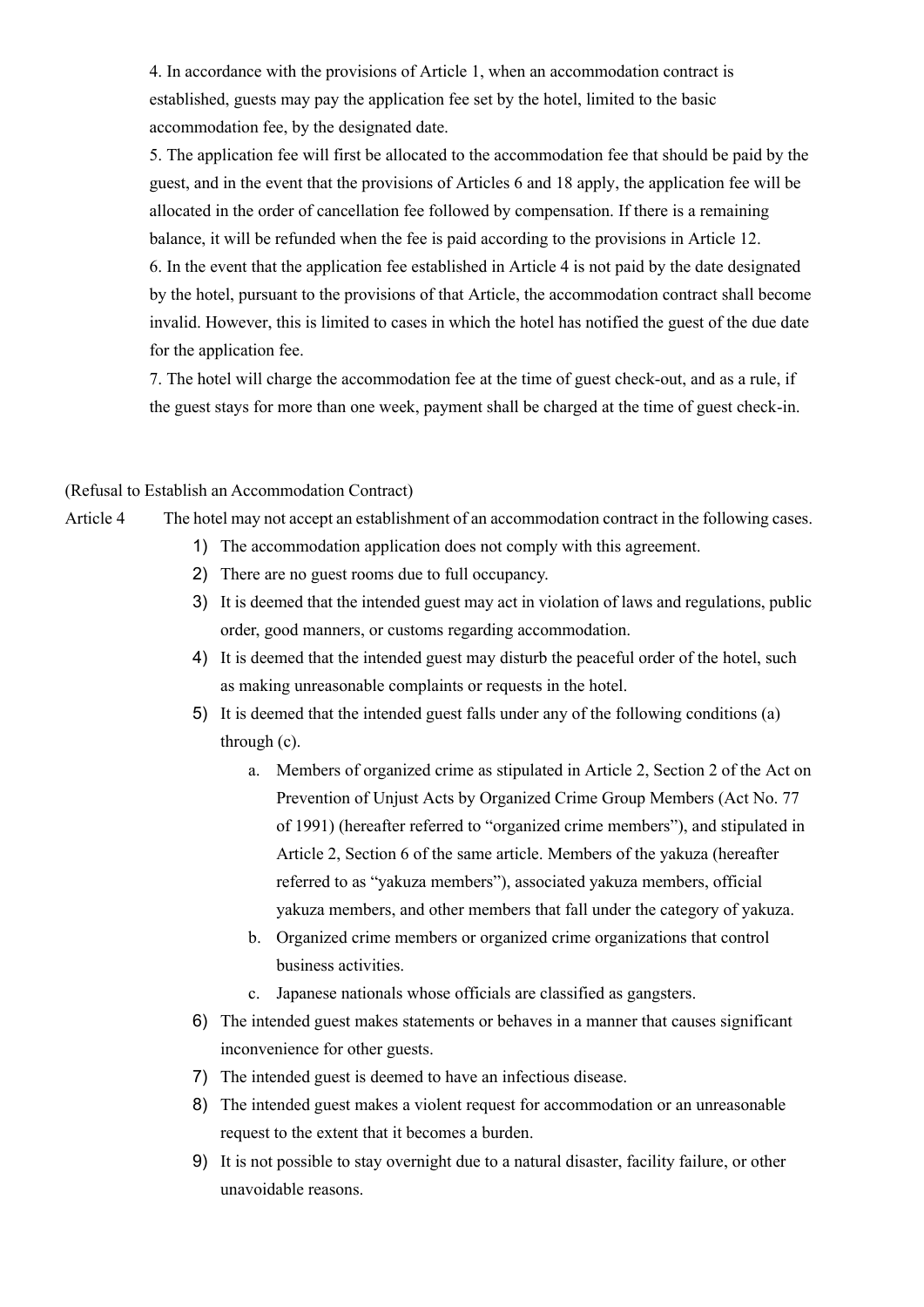- 10) The person who has applied for accommodation does so for his or her own commercial purposes.
- 11) The person who has applied for accommodation deems that he or she has no choice but to take a leave of absence by law or in effect by order, instruction, or recommendation of a government office.
- 12) The hotel does not have physical or personal allowance to take preventative measures against infection, which is legally and effectively required as well as advised and recommended by public office, for guests who have a fever or cough.
- 13) The case falls under the provisions of Article 5 of the Kumamoto Prefecture Ryokan Business Law Enforcement Ordinance.

### (Guest's Rights for Contract Termination)

Article 5 The guest may cancel all or part of the accommodation contract at any time by paying the cancellation fee (as stated in Appendix 2) to the hotel.

> 2. In the event the guest does not arrive by 7:30 p.m. on the date of the reservation (if the estimated arrival time is specified in advance, they may arrive up to two hours after the specified time) and does not contact the hotel, the hotel may consider that accommodation contract as canceled by the guest and process the cancellation. In such cases, the hotel shall charge a cancellation fee (as shown in Appendix 2).

## (Hotel's Rights for Contract Termination)

- Article 6 The hotel may cancel an accommodation contract in the following cases.
	- 1) It is deemed that the guest may act in violation of statutory provisions, public order, manners, or customs regarding accommodation, or it is deemed that the guest has committed any of these acts.
	- 2) It is deemed that the guest is disturbing the peaceful order of the hotel, such as making unreasonable complaints or requests in the hotel.
	- 3) The guest is deemed to fall under any of the following (a) to (c).
		- a) Organized crime, organized crime members, associates of organized crime groups, officials of organized crime groups, and other antisocial forces.
		- b) Organized crime members or organized crime organizations that control business activities.
		- c) Corporations whose officials fall under the category of organized crime members.
	- 4) The guest makes statements or behaves in a manner that cause significant inconvenience to other guests.
	- 5) It is deemed that the guest has an infectious disease.
	- 6) The guest makes a violent request for accommodation or an unreasonable request to the extent that it becomes a burden.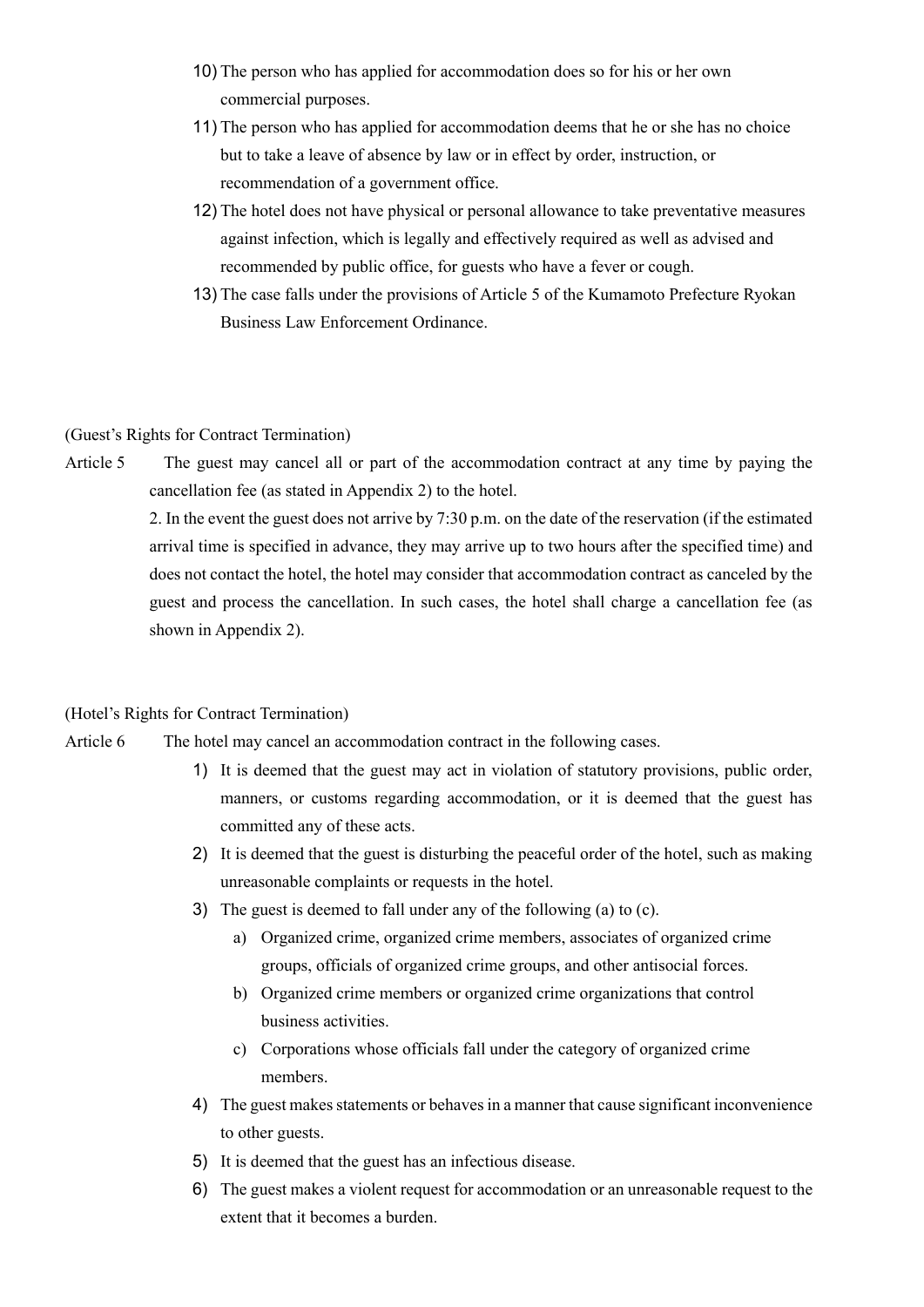- 7) It is not possible to stay overnight due to a natural disaster caused by unforeseeable circumstances.
- 8) The case falls under the provisions of Article 5 of the Kumamoto Prefecture Ryokan Business Law Enforcement Ordinance.
- 9) The guest does not comply with usage rules established by the hotel for prohibited items, such as sleeping with lit cigarettes in the room, playing around with firefighting equipment, etc.
- 10) The conditions stipulated by Article 5 (10) are confirmed after establishing an accommodation contract.
- 11) The accommodation applicant did not immediately respond to requests from the hotel based on Article 2, Section 2.
- 12) The hotel is legally and effectively deemed to close temporarily by order, instruction, or recommendation of a government office.
- 13) The hotel does not have physical or personal allowance to take preventative measures against infection, which is legally and effectively required as well as advised and recommended by public office, for guests who have a fever or cough.

2. If the hotel cancels the accommodation contract based on the provisions of the preceding section, the guest will not be charged for accommodation services that have not yet been provided. However, if the guest's actions during his or her stay falls under any reason for cancellation, the fees for accommodation services, etc. that have not yet been provided may be charged to the guest as penalty fees

## (Accommodation Registration)

- Article 7 Guests are required to register the following information at the front desk of the hotel on the first day of their stay.
	- 1. Guest(s) name(s), age(s), gender(s), address(es), and occupation(s)
	- 2. For foreigners, nationality, passport number(s), place and date of entry into Japan
	- 3. Departure date and scheduled departure time
	- 4. Other information deemed necessary by the hotel.

2. If the guest intends to pay the charges under Article 12 by a method that can be used in place of currency such as traveler's checks, accommodation vouchers, credit cards, etc., they may be required to present them at the time of registration as set forth in the preceding paragraph.

### (Room Usage Time)

Article 8 Guests can use guest rooms from 3:00 pm until 10:00 a.m. the next morning. However, if the guest stays consecutive days, they can use it all day except for the arrival date and departure date.

> 2. Notwithstanding the stipulations of the preceding section, the hotel may accept accommodation requests for guest rooms outside of the hours specified in the preceding section. In this case, the following additional charges will be added on.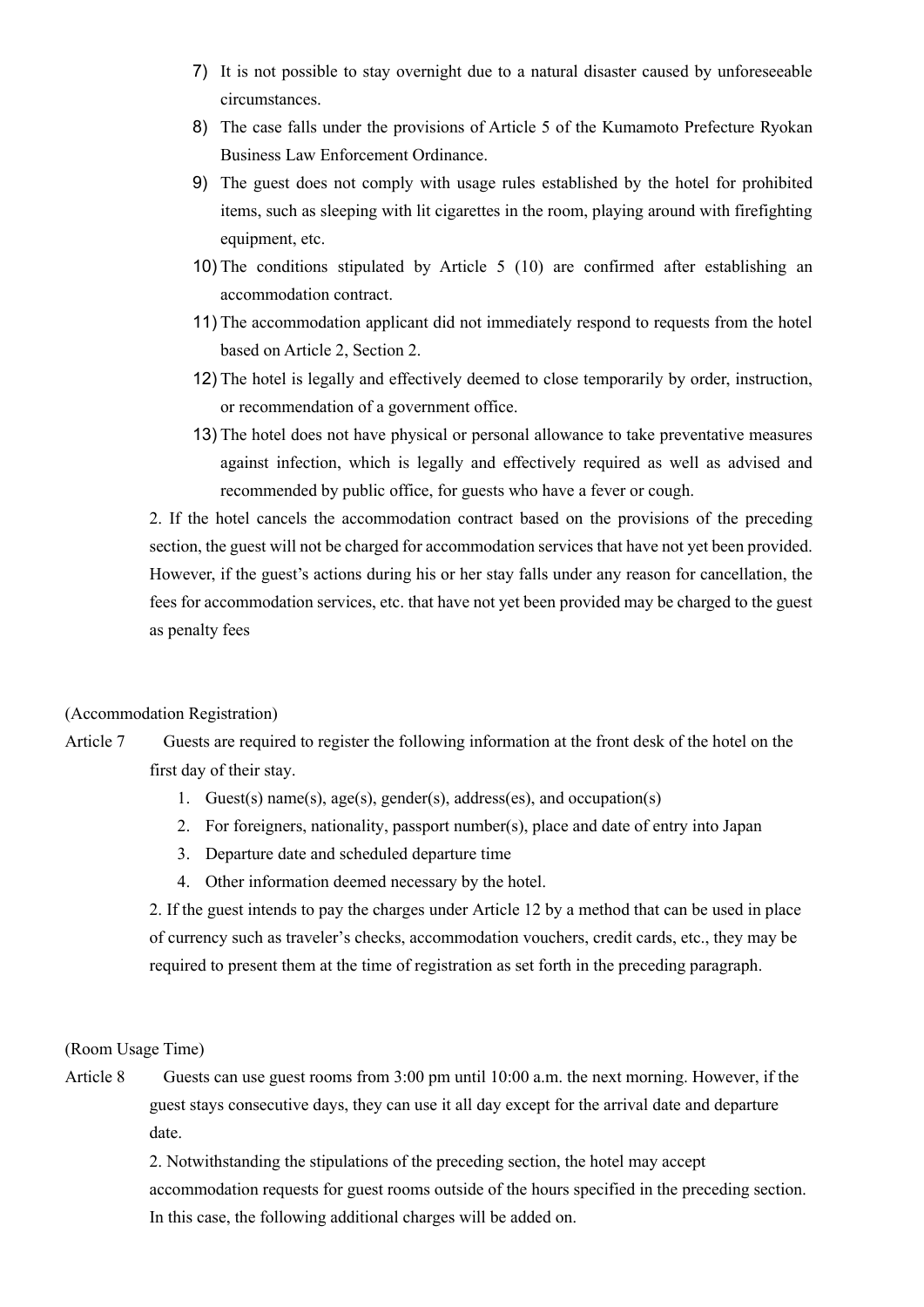- 1. Up to 3 hours over = ⅓ of the room charge (or equivalent to 30% of the room charge)
- 2. Up to 6 hours over  $= \frac{1}{2}$  of the room charge (or equivalent to 60% of the room charge)
- 3. 6 hours or more = full amount of the room charge (or equivalent to 100% of the room charge)

3. The amount equivalent to the room charge in the preceding section shall be 70% of the basic accommodation charge.

(Compliance with Usage Rules)

Article 9 Guests are required to follow the usage rules established by and posted inside the hotel.

### (Business Hours)

Article Business hours for the hotel's main facilities are as follows. The details of other facilities'

10 business hours can be found in the pamphlets provided by the hotel, notices in various places, service directories in guest rooms, etc.

- 1) Service hours (i.e. front desk, cashier)
	- 1. Closing Time: Midnight
	- 2. Front Desk Service: 7:00 a.m. 10:00 p.m.
- 2) Food and Drink (Facilities) Service Hours
	- a. Breakfast: 7:00 a.m. to 9:00 a.m.
	- b. Lunch: 11:00 a.m. to 2:00 p.m.
	- c. Dinner: 6:00 p.m. to 9:00 p.m.
- 3) Other food and drink, etc.

2. Times in the preceding section may be changed temporarily if necessary. In that case, the hotel shall inform guests via appropriate methods.

#### (Payment of Fees)

Article 11 The breakdown of accommodation charges, etc. payable by the guest shall be as listed in Appendix 1.

> 2. Payment for accommodation charges, etc. shall be made at the front desk by request of the hotel at the time of the guest's departure. Payment shall be made in the form of currency, traveler's checks, accommodation vouchers, credit card, etc. as approved by the hotel. 3. Accommodation fees will be charged if the hotel has provided a guest room and made it available for use even if the guest does not voluntarily stay at the hotel.

### (Responsibility of the Hotel)

Article 12 The hotel takes responsibility in fulfillment of accommodation contracts and related contracts and shall compensate guests for damages in the event of damage to the guest due to non-

performance. However, this does not apply for reasons that cannot be attributed to the hotel.

2. The hotel has liability insurance to deal with fires.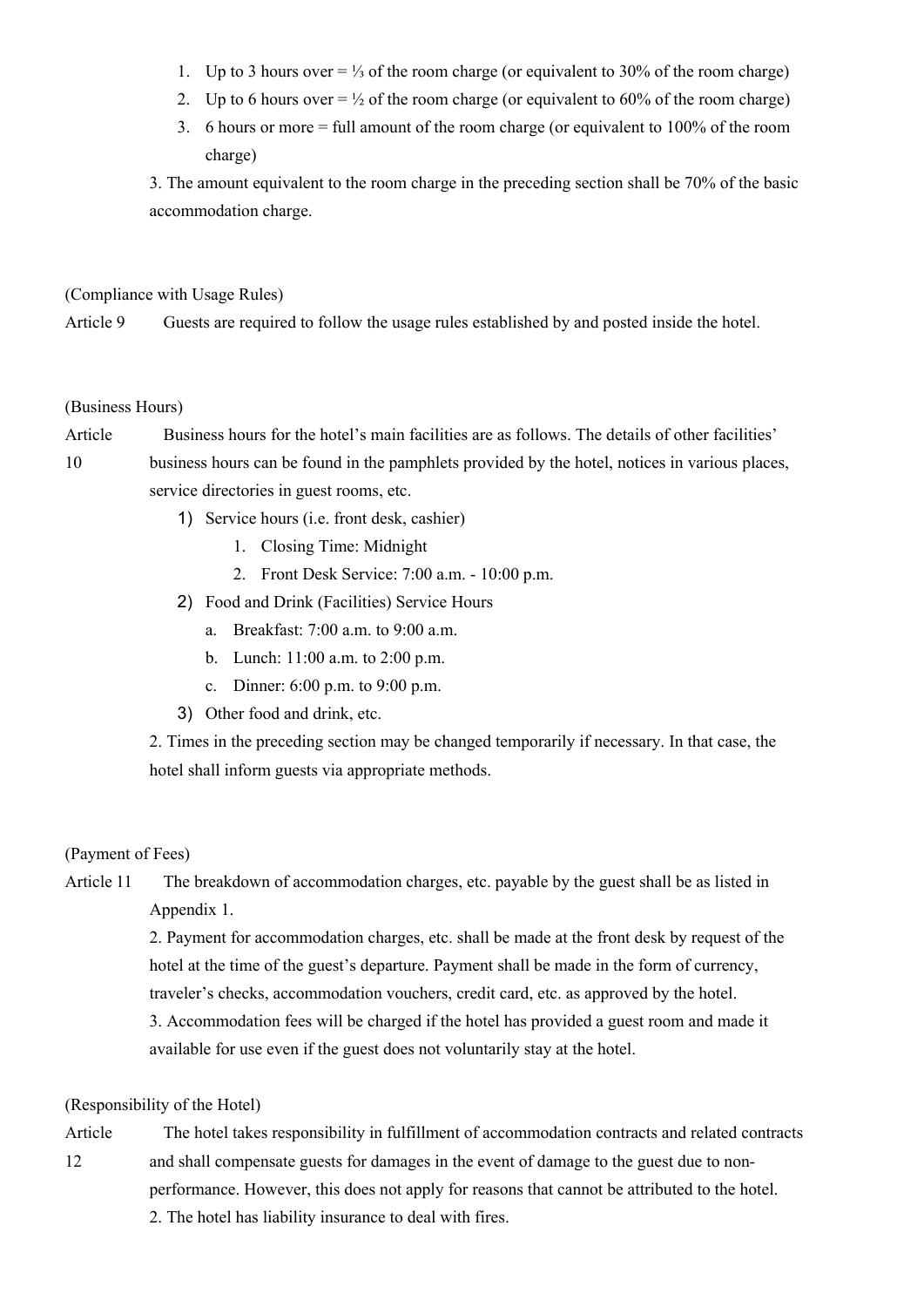(In the Event a Contracted Guest Room Cannot be Provided)

Article 13

In the event the hotel cannot provide the guest with a contracted guest room, the hotel shall arrange other accommodation facilities under the same conditions as much as possible with the guest's consent.

2. In the event that the hotel cannot arrange other accommodation facilities (regardless of the stipulations of the preceding section), the hotel shall pay the guest a compensation fee equivalent to the cancellation fee. The compensation fee will be applied to the amount of compensation for damages. However, the hotel shall not pay the compensation fee if there is not a suitable reason for the hotel to take responsibility for not being able to provide a guest room.

#### (Managing Deposits, etc.)

Article 14

In the event losses or damages are incurred to goods, cash, and valuables deposited at the front desk by guests, the hotel shall compensate the guests for damages, unless it occurs under unforeseeable circumstances. Regarding cash and valuables, if the hotel requests a statement of the type and value of the goods and the guest does not provide one, the hotel shall compensate the guest for damages up to 300,000 yen unless there has been intentional or gross negligence of the hotel.

2. The hotel cannot accept cash above 300,000 yen or goods with a market value of over 300,000 yen.

3. If the guest brings in goods, cash, or valuables that were not left at the front desk and those valuables are lost or damaged due to intentional or gross negligence of the hotel, the hotel shall compensate the guest for damages. However, if the guest does not declare the type and price of the valuables in advance, the hotel shall compensate the guest for damages of up to 300,000 yen unless there has been intentional or gross negligence of the hotel.

4. The hotel is not liable for the items specified below, even if it is liable for damages based on sections 1 and 2.

1) Recording media that can be directly processed by information devices, such as manuscripts, design documents, designs, books, other similar materials (magnetic tapes, magnetic disks, CD Roms, optical disk), and other information devices (computers and peripheral devices with terminals) and those items that can be recorded and processed on recording media.

(Storage of Guest's Baggage or Belongings)

15

Article

If the guest's baggage arrives at the hotel prior to the date of accommodation, it will be responsibly stored only if the hotel approves before the baggage arrives. It will be handed over when the guest checks in at the front desk.

2. If the guest's baggage or belongings are left behind in the hotel after the guest checks out and the owner is identified, the hotel will contact the owner and request instructions. However, if the owner does not give any instructions or the owner is unknown, the baggage will be stored for 7 days from the date the baggage has been found and then delivered to the nearest police station.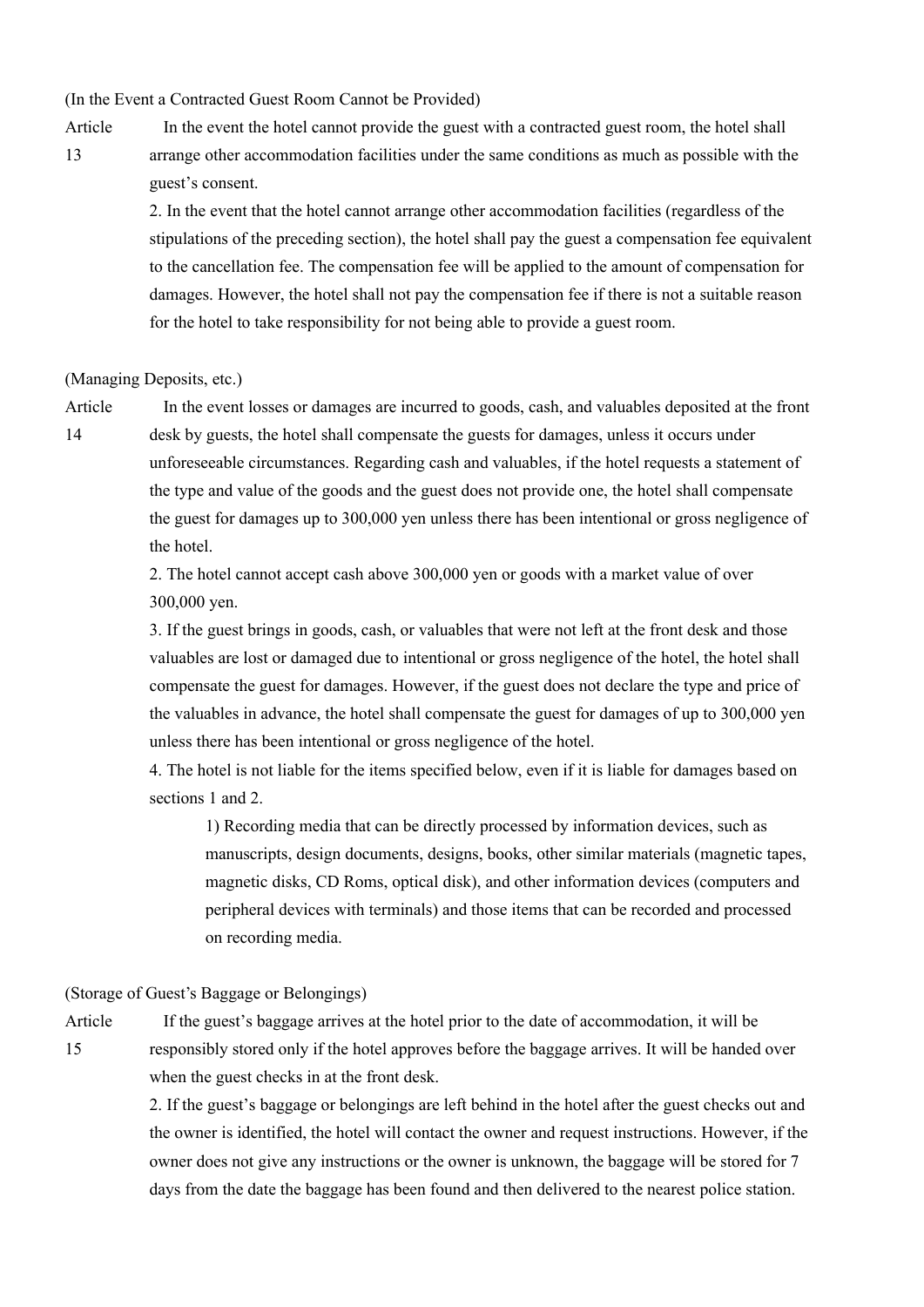3. In the case of the preceding two sections, the hotel's responsibility for storing guests' baggage or belongings shall be in accordance with the stipulations of Section 1 of the preceding article, and in the case of Section 1 of the same article, it shall be the case of the preceding section. It shall be in accordance with the stipulations of Section 3.

# (Responsibility for Parking)

Article 16 If a guest uses the hotel's parking lot, the hotel shall lend out the space to the guest regardless of being entrusted with the vehicle key and does not take responsibility for the management of the vehicle. However, the hotel is liable for compensation in the event that damage is incurred due to intention or gross negligence of the hotel in the course of managing the parking lot.

# (Responsibility of the Guest)

Article 17 In the event the hotel suffers damage due to intentional or gross negligence of the guest, the guest will be required to compensate the hotel for damages.

> 2. In order to smoothly receive service based on the accommodation contract, the guest must promptly notify the hotel if he or she recognizes that the service differs from the contents of the accommodation contract provided by the hotel.

(Jurisdiction Court and Governing Law)

Article 18 Disputes regarding accommodation contracts between the hotel and guests shall be governed by Japanese law. The district court or summary court having jurisdiction over the hotel's location shall be the exclusive court of jurisdiction.

# Appendix 1 Breakdown of Accommodation Charges (related to Article 2, Section 1 and Article 11, Section 1)

|                             |                        | Breakdown                                          |  |  |  |  |
|-----------------------------|------------------------|----------------------------------------------------|--|--|--|--|
| <b>Total Amount Payable</b> | Accommodation          | $(1)$ Basic Room Fee (as well as Room Fee + Dinner |  |  |  |  |
| by Guest                    | Fees                   | and Breakfast Fee)                                 |  |  |  |  |
|                             |                        | (2) Service Fee $(1) \times 15\%$                  |  |  |  |  |
|                             | <b>Additional Fees</b> | (1) Additional food and drink (excluding those     |  |  |  |  |
|                             |                        | included in $(1)$                                  |  |  |  |  |
|                             |                        | $(2)$ Service Fee $(3)$ x 15%)                     |  |  |  |  |
|                             | Tax                    | a) consumption tax                                 |  |  |  |  |
|                             |                        | b) hot spring tax                                  |  |  |  |  |

Note: Accommodation charges are based on the charges posted on the official website.